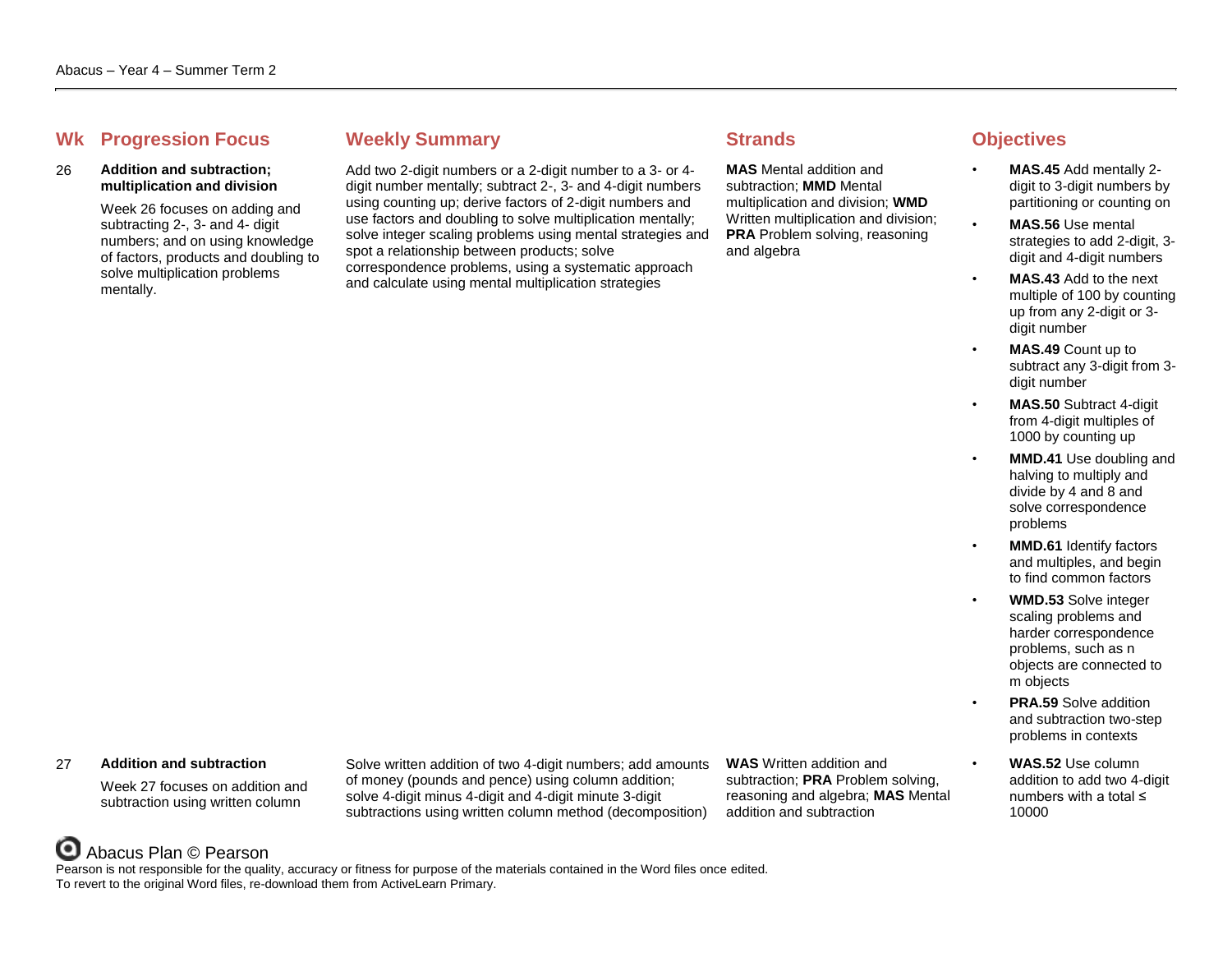methods. and check subtraction with addition; solve word problems choosing an appropriate method

- **WAS.62** Use column addition to add pairs of 2 place decimals, including amounts of money
- **WAS.55** Use expanded or compact decomposition to subtract numbers with up to 4-digits (easier)
- **WAS.58** Use expanded or compact decomposition to subtract numbers with up to 4-digits (harder)
- **WAS.56** Use column addition to add several numbers with up to 4 digits with answers > 10000
- **WAS.60** Use compact decomposition to subtract 2-, 3- or 4-digit from 4-digit numbers
- **PRA.53** Use, explain and justify mathematical reasoning
- **PRA.59** Solve addition and subtraction two-step problems in contexts
- **PRA.58** Solve simple measure and money problems involving fractions and decimals up to 2 decimal places
- **MAS.60** Use counting up to subtract 4-digit numbers from near multiples of 1000
- **MAS.61** Use counting up as an efficient mental strategy with minimal jottings
- **MAS.58** Understand addition and subtraction as inverses of each other and use this to find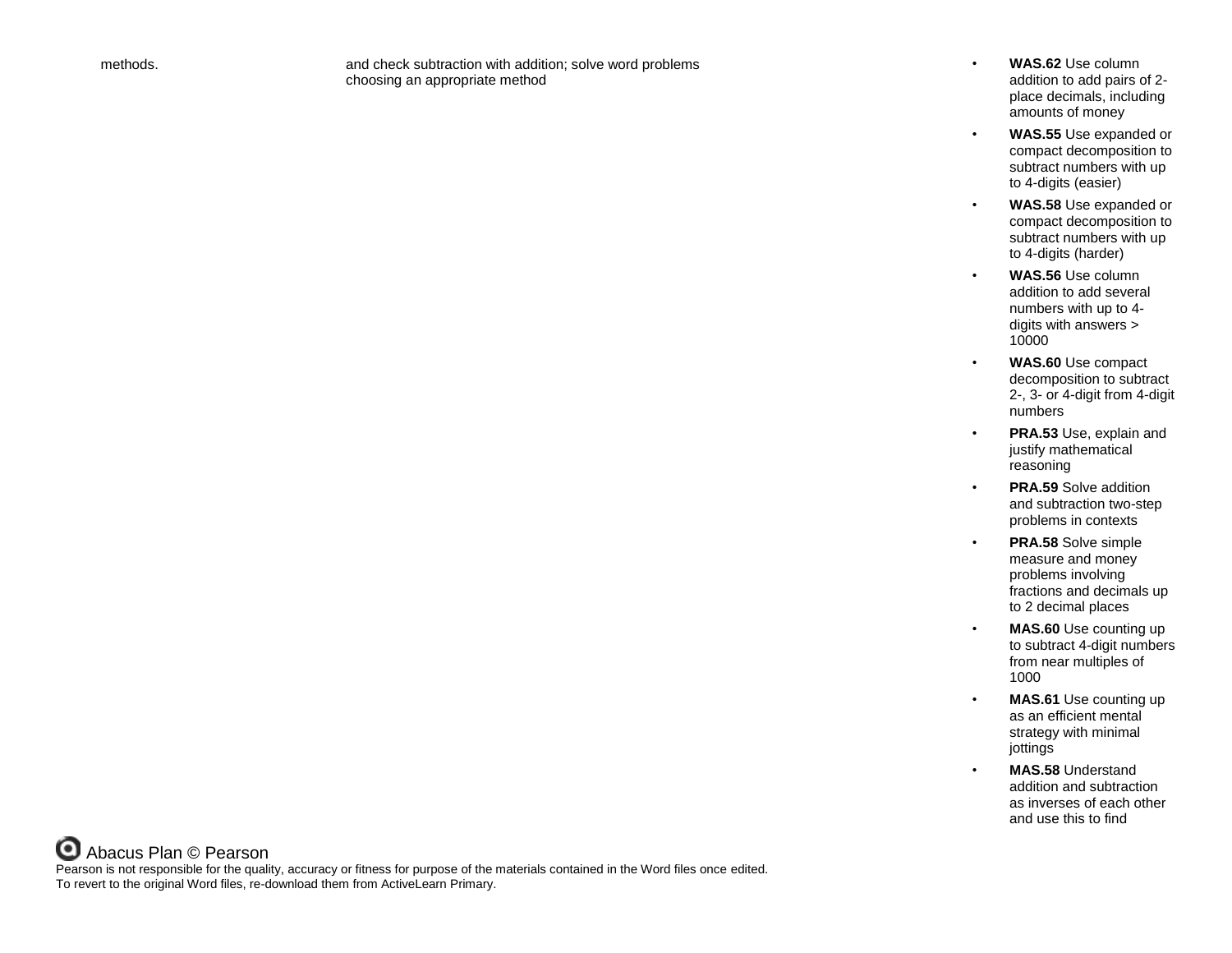## 28 **Coordinate geometry; statistics and data**

Week 28 focuses on using coordinate grids; and developing that understanding to draw line graphs and know that intermediate points have meaning.

Use coordinates to draw polygons; find the coordinates of shapes after translation; draw and interpret bar charts and pictograms; draw line graphs and understand that intermediate points have meaning

**GPD** Geometry: position and direction; **STA** Statistics

relationships

- **MAS.51** Count up to find change from £10, £50 and £100
- **GPD.55** Describe positions on a 2 dimensional grid as coordinates (1st quadrant)
- **GPD.57** Plot points and draw sides to complete a polygon on a co-ordinate grid (1st quadrant)
- **GPD.60** Describe movements between positions as translations of a given unit to left/right or up/down
- **GPD.66** Identify and describe the position of a shape on a co-ordinate grid following a translation
- **STA.54** Interpret and compare information on a pictogram and represent it on a bar chart
- **STA.55** Draw and interpret bar charts where 1 division represents 5 or 10 units
- **STA.58** Solve comparison and difference problems using information presented in bar charts
- **STA.59** Use a line graph to represent the effect of multiplying any number by 6 (e.g.  $7.5 \times 6$ )
- **STA.61** Interpret and present continuous data using line graphs
- **WMD.49** Multiply 2- and 3 digit by 1-digit numbers using the ladder method

## 29 **Multiplication and division; fractions**

Weeks 29 and 30 focus on

Use the vertical algorithm (ladder) to multiply 3-digit numbers by 1-digit numbers; find non-unit fraction of amounts, using ʻchunking'; add fractions with like denominators, including totals greater than 1; divide by 10 **WMD** Written multiplication and division; **PRA** Problem solving, reasoning and algebra; **MMD** Mental multiplication and division; **FRP**

## Abacus Plan © Pearson Pearson is not responsible for the quality, accuracy or fitness for purpose of the materials contained in the Word files once edited. To revert to the original Word files, re-download them from ActiveLearn Primary.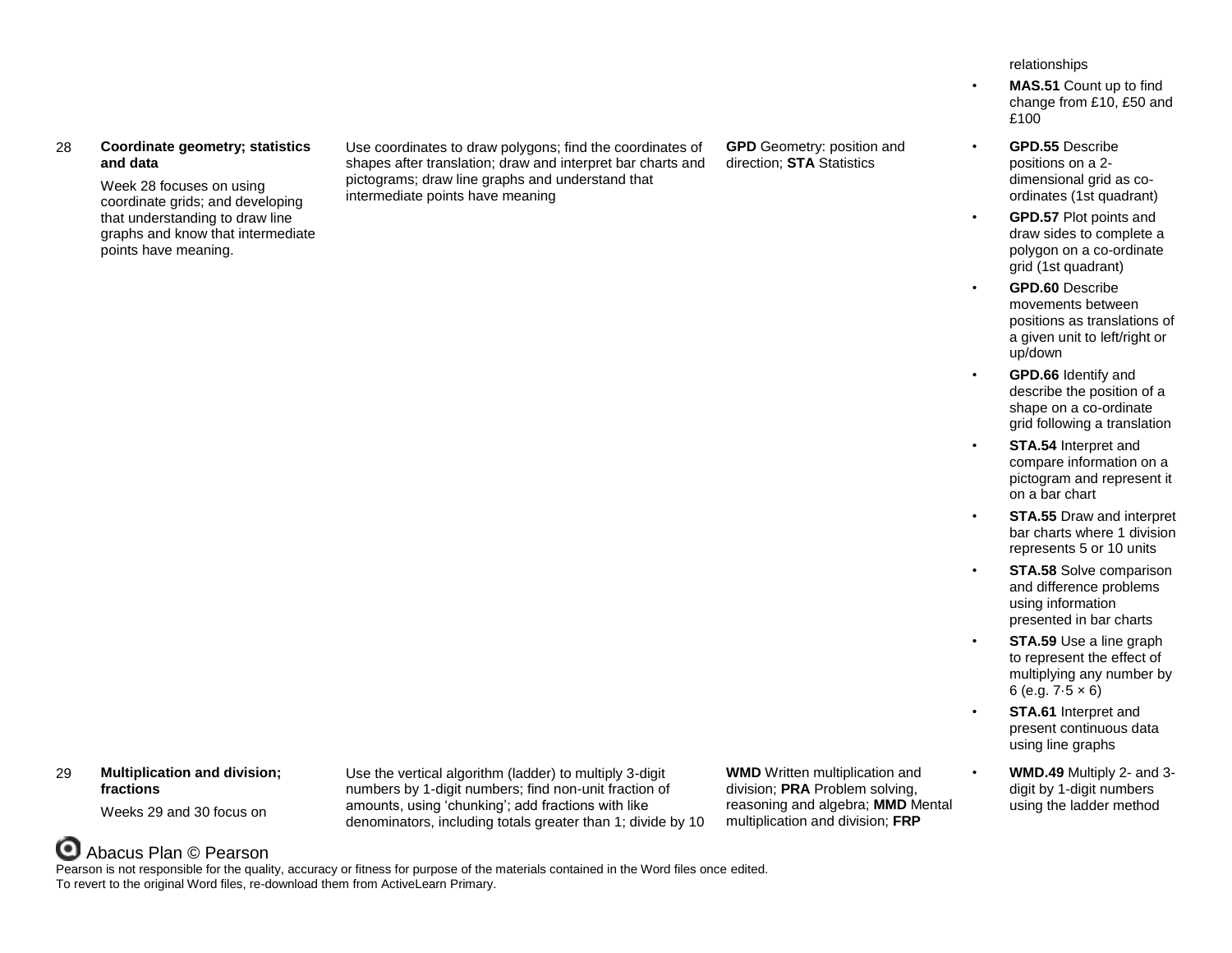enhancing mental and written strategies for multiplication and division; and link this to unit and non-unit fractions and the decimal results of dividing by 10 and 100.

and 100 (to give answers with 1 and 2 decimal places) Fractions, ratio and proportion; **DPE**

Decimals, percentages and their equivalence to fractions

- **WMD.51** Divide 2- and 3 digit by 1-digit numbers using a written method drawn from mental strategies with integer remainders and answers between 10 and 20
- **PRA.60** Solve number and practical problems with increasingly large positive numbers
- **PRA.63** Sustain a line of enquiry, make and test a hypothesis
- **PRA.62** Solve problems involving harder fractions to calculate and divide quantities
- **MMD.57** Use mental strategies to solve divisions including dividing by 1
- **FRP.50** Find any fraction of an amount and relate to division and multiplication
- **FRP.44** Add and subtract fractions with the same denominator
- **FRP.64** Convert mixed numbers to improper fractions and vice versa
- **DPE.61** Use place value to multiply and divide numbers by 10 and 100, involving 2-place decimals
- **DPE.65** Multiply and divide numbers by 10 and 100 to give 1- or 2-place decimal answers
- **MMD.55** Use mental strategies to solve multiplications including multiplying by 0 and 1,

## 30 **Multiplication and division; fractions**

Weeks 29 and 30 focus on enhancing mental and written

Multiply 2-digit numbers by 11 and 12; look for patterns and write rules; multiply 2-digit numbers by numbers between 10 and 20 using the grid method; begin to use the grid method to multiply pairs of 2-digit numbers; use **MMD** Mental multiplication and division; **PRA** Problem solving, reasoning and algebra; **WMD** Written multiplication and division;

# Abacus Plan © Pearson

Pearson is not responsible for the quality, accuracy or fitness for purpose of the materials contained in the Word files once edited. To revert to the original Word files, re-download them from ActiveLearn Primary.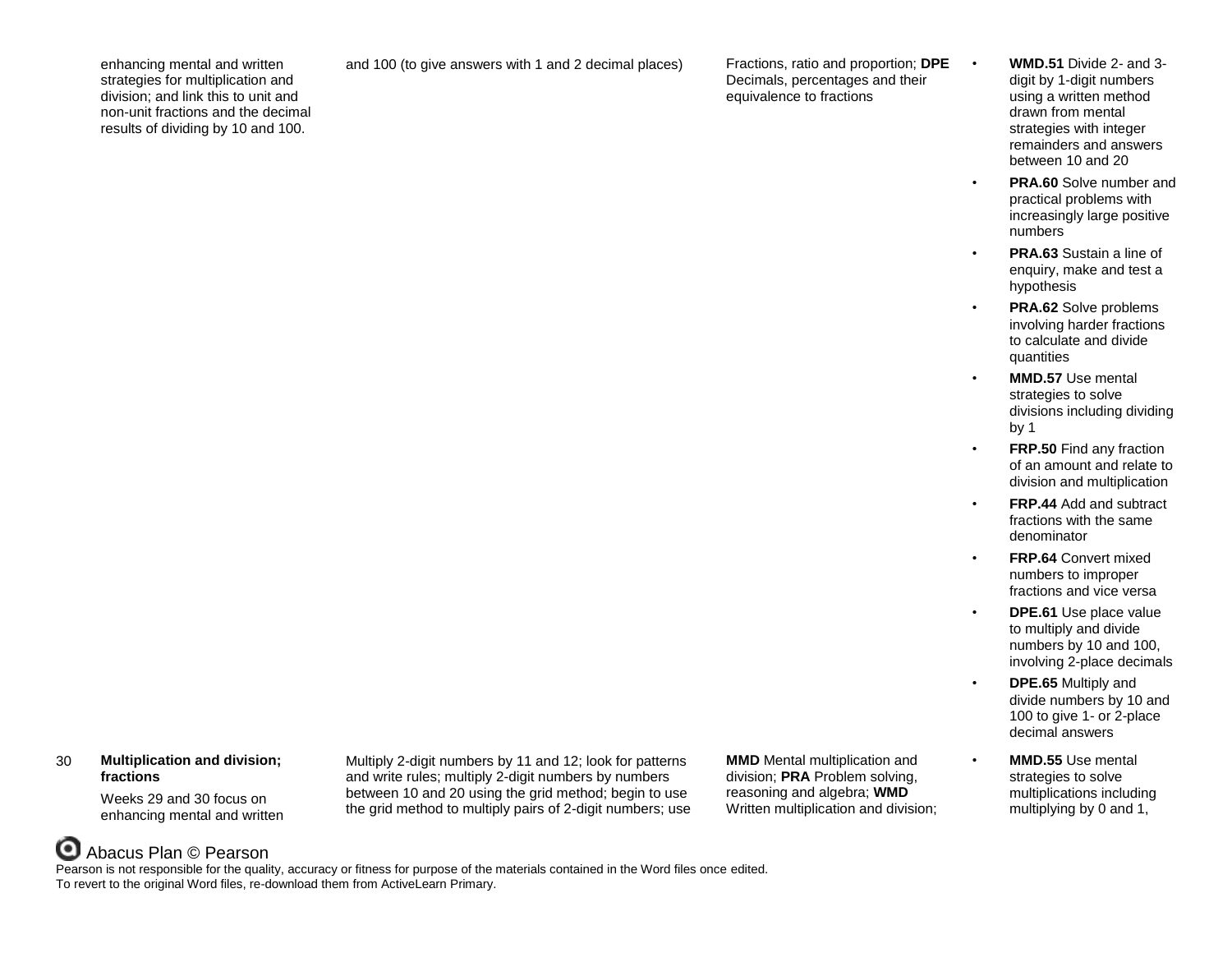strategies for multiplication and division; and link this to unit and non-unit fractions and the decimal results of dividing by 10 and 100.

mental strategies and tables facts to divide 2-digit and 3 digit numbers by 1-digit numbers to give answers between 20 and 50, with and without remainders; find non-unit fractions of amounts

**FRP** Fractions, ratio and proportion dividing by 1, multiplying

together three numbers

- **MMD.58** Understand multiplication and division as inverses of each other and use this to find relationships
- **MMD.44** Divide mentally numbers just beyond the tables by subtracting the multiple of 10 (no remainders)
- **PRA.52** Describe, predict and explain patterns
- **PRA.58** Solve simple measure and money problems involving fractions and decimals up to 2 decimal places
- **PRA.62** Solve problems involving harder fractions to calculate and divide quantities
- **WMD.56** Use the grid method to multiply 2-digit by 2-digit numbers and solve problems in which n objects are connected to m objects (distributive law)
- **WMD.52** Divide 3-digit by 1-digit numbers using a written method drawn from mental strategies with integer remainders and answers < 50
- **WMD.51** Divide 2- and 3 digit by 1-digit numbers using a written method drawn from mental strategies with integer remainders and answers between 10 and 20
- **FRP.50** Find any fraction of an amount and relate to